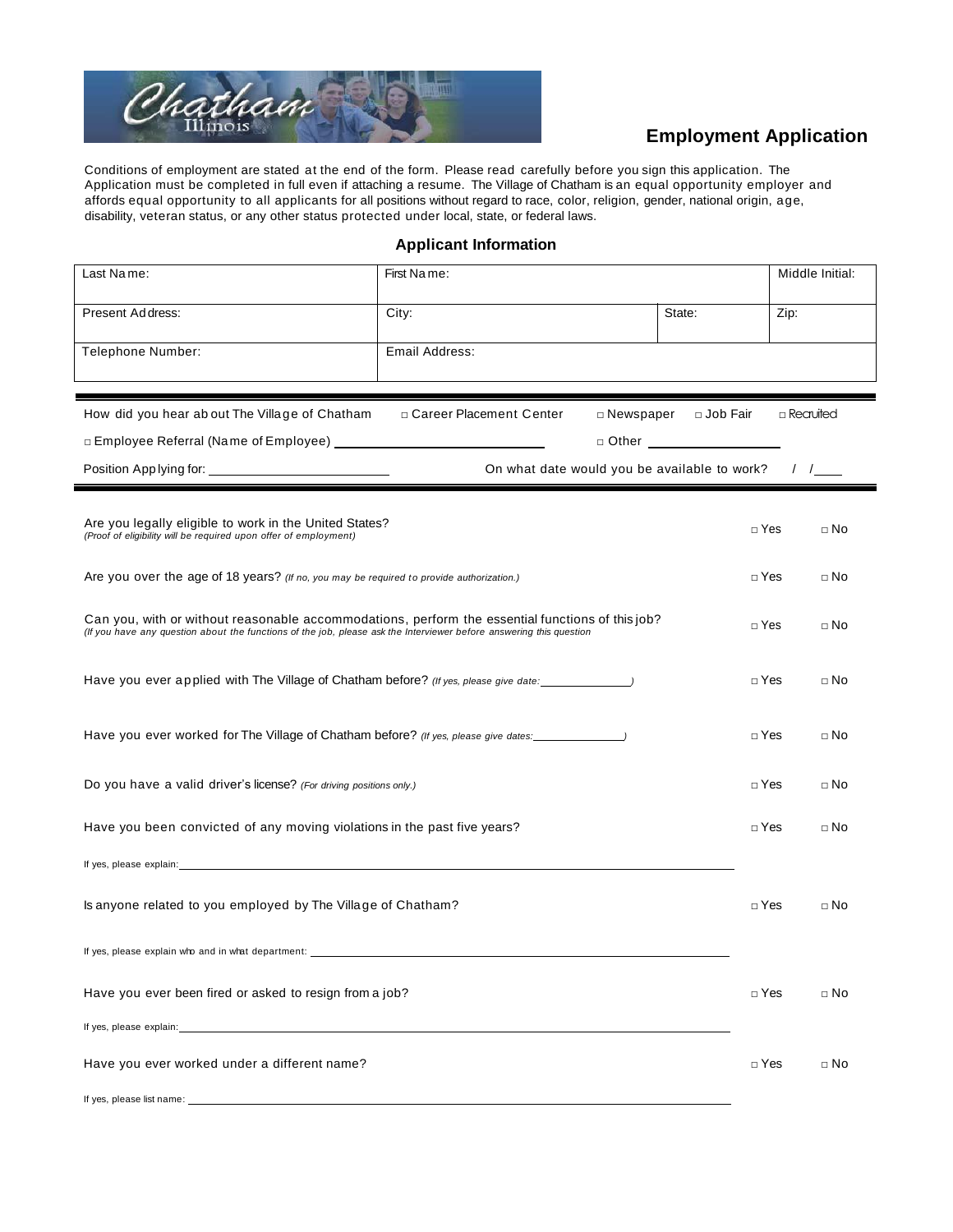### **Please Check Schedule Availability**

 $\square$  I am available and desire to work FULL-TIME (40 hours a week) and donot have restrictions on my hours and days.

 $\square$  I am available and desire to work PART-TIME (32 hours a week or less) and have the following restrictions on my hours and days.

| Hours<br>Available | Monday         | Tuesdav       | Wednesday   | Thursday    | Frida v     | Saturday    | Sunday         |
|--------------------|----------------|---------------|-------------|-------------|-------------|-------------|----------------|
| From:              | □ a.m.         | $\Box$ a.m.   | $\Box$ a.m. | □ a.m.      | $\Box$ a.m. | $\Box$ a.m. | $\Box$ a.m.    |
|                    | $\square$ p.m. | $\Box$ p.m.   | $\Box$ p.m. | $\Box$ p.m. | $\Box$ p.m. | $\Box$ p.m. | $\Box$ p.m.    |
| To:                | □ a.m.         | □ a.m.        | $\Box$ a.m. | □ a.m.      | $\Box$ a.m. | $\Box$ a.m. | $\square$ a.m. |
|                    | $\Box$ p.m.    | $\sqcup$ p.m. | $\Box$ p.m. | $\Box$ p.m. | $\Box$ p.m. | $\Box$ p.m. | $\Box$ p.m.    |

**Note:** Work schedules are based on the needs of the business and may be subject to change on a weekly basis.

### **Attendance and Punctuality Information**

Consistent attendance and punctuality are essential requirements of every job with this company. Is there anything which would interfere with your regular attendance and punctuality if you are offered <sup>a</sup> job with this company? □ Yes □ No If Yes, please explain: \_

#### **Personal References**

(List two individuals; not relatives or employers)

| Name:             | Occupation Business Phone: | $\overline{2}$ | Name:             | Occupation Business Phone: |
|-------------------|----------------------------|----------------|-------------------|----------------------------|
| Address:          | Title/Relationship:        |                | Address:          | Title/Relationship:        |
| City, State, Zip: | How long known?            |                | City, State, Zip: | How long known?            |
| Phone Number:     | Alternate Phone Number:    |                | Phone Number:     | Alternate Phone Number:    |

### Additional Experience or Qualifications:

List any other experience, skills or other qualifications including additional languages fluently spoken, which you believe should be considered in evaluating your qualifications for employment. Please indicate any prior military service which you would like considered in connection with your application for employment.

## **Education Information**

| ------------------     |                             |                 |                                 |                               |  |  |  |  |
|------------------------|-----------------------------|-----------------|---------------------------------|-------------------------------|--|--|--|--|
|                        | Name and Location of School | Course of Study | Number of<br>Years<br>Completed | Diploma or Degree<br>Received |  |  |  |  |
| High School            |                             |                 |                                 |                               |  |  |  |  |
| College                |                             |                 |                                 |                               |  |  |  |  |
| Vocational or<br>Trade |                             |                 |                                 |                               |  |  |  |  |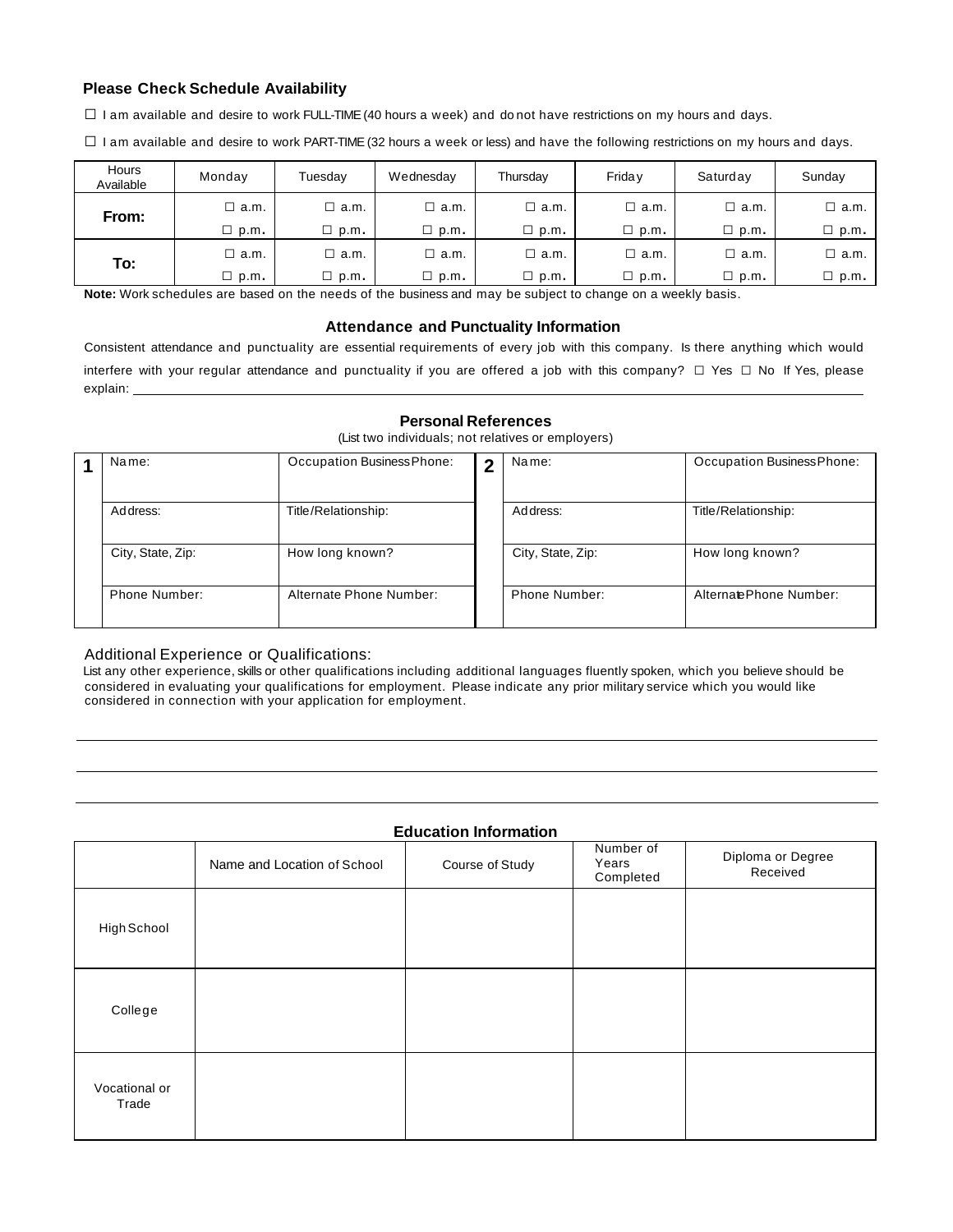## **Employment History**

|                         |                   |                       | Begin with your most recent employer and continue with all past employment. (Attach additional sheet if necessary.) |                                          |  |
|-------------------------|-------------------|-----------------------|---------------------------------------------------------------------------------------------------------------------|------------------------------------------|--|
| 1                       | Employer Name:    | From<br>Month<br>Year | Job Title:                                                                                                          | Reason for Leaving:                      |  |
|                         | Address:          | To<br>Year<br>Month   | Describe your duties:                                                                                               |                                          |  |
|                         | City, State, Zip: |                       |                                                                                                                     | Name & Title of<br>Immediate Supervisor: |  |
|                         | Phone Number:     |                       |                                                                                                                     |                                          |  |
| $\overline{2}$          | Employer Name:    | From<br>Year<br>Month | Job Title:                                                                                                          | Reason for Leaving:                      |  |
|                         | Address:          | To<br>Year<br>Month   | Describe your duties:                                                                                               |                                          |  |
|                         | City, State, Zip: |                       |                                                                                                                     | Name & Title of<br>Immediate Supervisor: |  |
|                         | Phone Number:     |                       |                                                                                                                     |                                          |  |
| 3                       | Employer Name:    | From<br>Year<br>Month | Job Title:                                                                                                          | Reason for Leaving:                      |  |
|                         | Address:          | To<br>Month<br>Year   | Describe your duties:                                                                                               |                                          |  |
|                         | City, State, Zip: |                       |                                                                                                                     | Name & Title of<br>Immediate Supervisor: |  |
|                         | Phone Number:     |                       |                                                                                                                     |                                          |  |
| $\overline{\mathbf{4}}$ | Employer Name:    | From<br>Month<br>Year | Job Title:                                                                                                          | Reason for Leaving:                      |  |
|                         | Address:          | To<br>Year<br>Month   | Describe your duties:                                                                                               |                                          |  |
|                         | City, State, Zip: |                       |                                                                                                                     | Name & Title of<br>Immediate Supervisor: |  |
|                         | Phone Number:     |                       |                                                                                                                     |                                          |  |
| 5                       | Employer Name:    | From<br>Year<br>Month | Job Title:                                                                                                          | Reason for Leaving:                      |  |
|                         | Address:          | To<br>Year<br>Month   | Describe your duties:                                                                                               |                                          |  |
|                         | City, State, Zip: |                       |                                                                                                                     | Name & Title of<br>Immediate Supervisor: |  |
|                         | Phone Number:     |                       |                                                                                                                     |                                          |  |